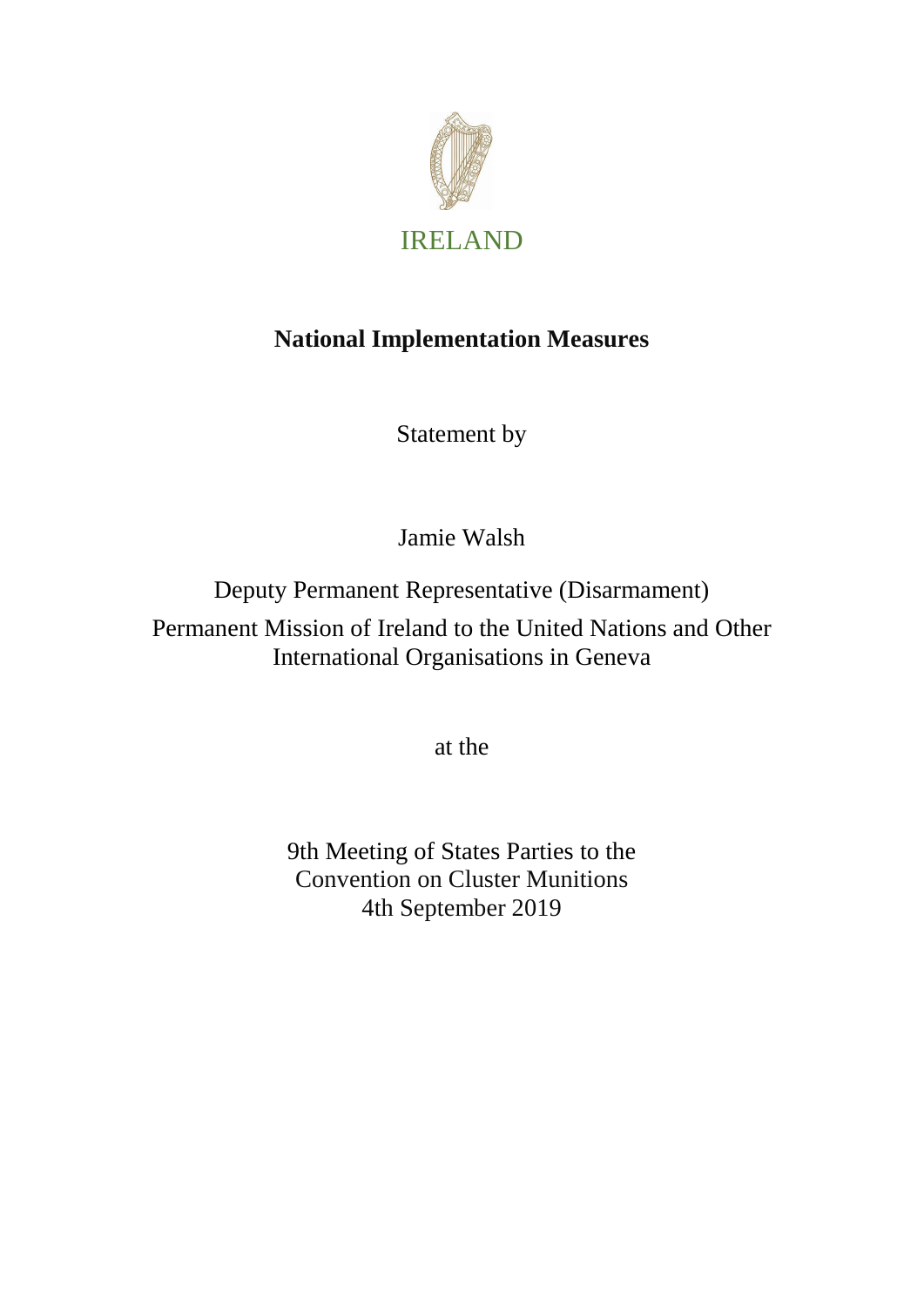## President,

Ireland continues to attach great importance to the effective implementation of the CCM and we would like to thank New Zealand as Coordinator on National Implementation Measures for their work throughout the year. The concept note, including the objectives and strategy contained therein, form an excellent basis to continue efforts to promote the implementation of the Convention.

Implementation of the Convention is central to the achievement of its humanitarian and security objectives – it is the partner of universalization and inextricably linked with so many other areas of our work, including international cooperation and assistance and transparency. In striving for universal implementation of the CCM it is fundamental that States adopt appropriate national measures, including, but not limited to, legislation, regulation and military rules. Whilst the adoption of such measures can prove both complex and time resource consuming, they are essential to the achievement of the Convention's objectives.

## President,

Ireland, through the *Cluster Munitions and Anti-Personnel Mines Act 2008*, introduced legislation designed to give effect to the CCM. This primary legislation made it an offence, subject to certain exceptions provided for in the CCM, to use, develop, produce, acquire, possess, retain or transfer cluster munitions or explosive bomblets, or to assist, encourage or induce the commission of such acts. This Act provides for penalties to be imposed upon those who are in breach of the provisions and also covers the commission of such acts to ships and aircraft that are registered in Ireland, as well as by members of the Defence Forces and citizens of Ireland committing offences outside the State.

The Act also explicitly prohibits the direct and indirect investment of public monies in companies involved in the manufacture of cluster munitions. Ireland was one of the first countries in the world to put in place such a prohibition, underlining our strong commitment to the full and effective implementation the CCM.

In keeping with the objectives of the Convention and Action 7 of the Dubrovnik Action Plan, Ireland would encourage any State Party that has not already taken on action to explicitly prohibit the direct and indirect investment of public monies in companies that are involved in the manufacture of cluster munitions to do so as soon as possible.